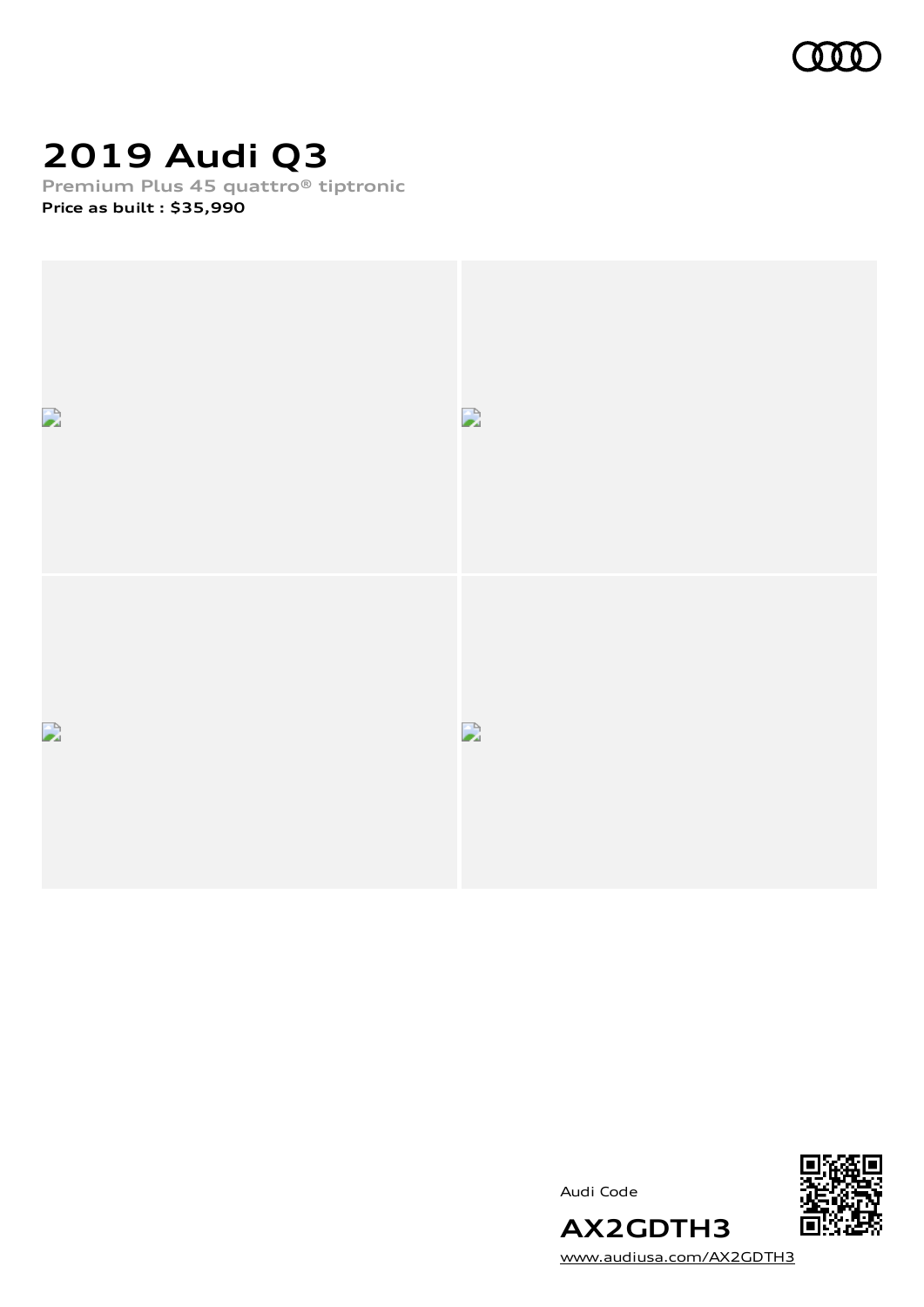#### **Audi 2019 Audi Q3** Premium Plus 45 quattro® tiptronic

**Price as buil[t](#page-8-0)** \$35,990

#### **Exterior colour**

Turbo Blue

### $\overline{\phantom{a}}$

#### **Further Information**

|                 | N٥           |
|-----------------|--------------|
| Mileage         | 20,542 miles |
| Type of vehicle | Used car     |

**Warranty**

#### **Interior colour**

| Seats     | Okapi Brown  |
|-----------|--------------|
| Dashboard | <b>Black</b> |
| Carpet    | Black        |
| Headliner | Black        |

### **Technical Specifications**

| Engine type                  | Four-cylinder                                 |
|------------------------------|-----------------------------------------------|
| stroke                       | Displacement/Bore and 1,984/82.5 x 92.8 cc/mm |
| Torque                       | 258 lb-ft@rpm                                 |
| Top track speed              | 130 mph mph                                   |
| Acceleration (0 - 60<br>mph) | 7.0 seconds seconds                           |
| Recommended fuel             | Regular                                       |

#### **Audi Code** AX2GDTH3

**Your configuration on www.audiusa.com** [www.audiusa.com/AX2GDTH3](https://www.audiusa.com/AX2GDTH3)

**Commission number** 91c349a10a0e09af5ee7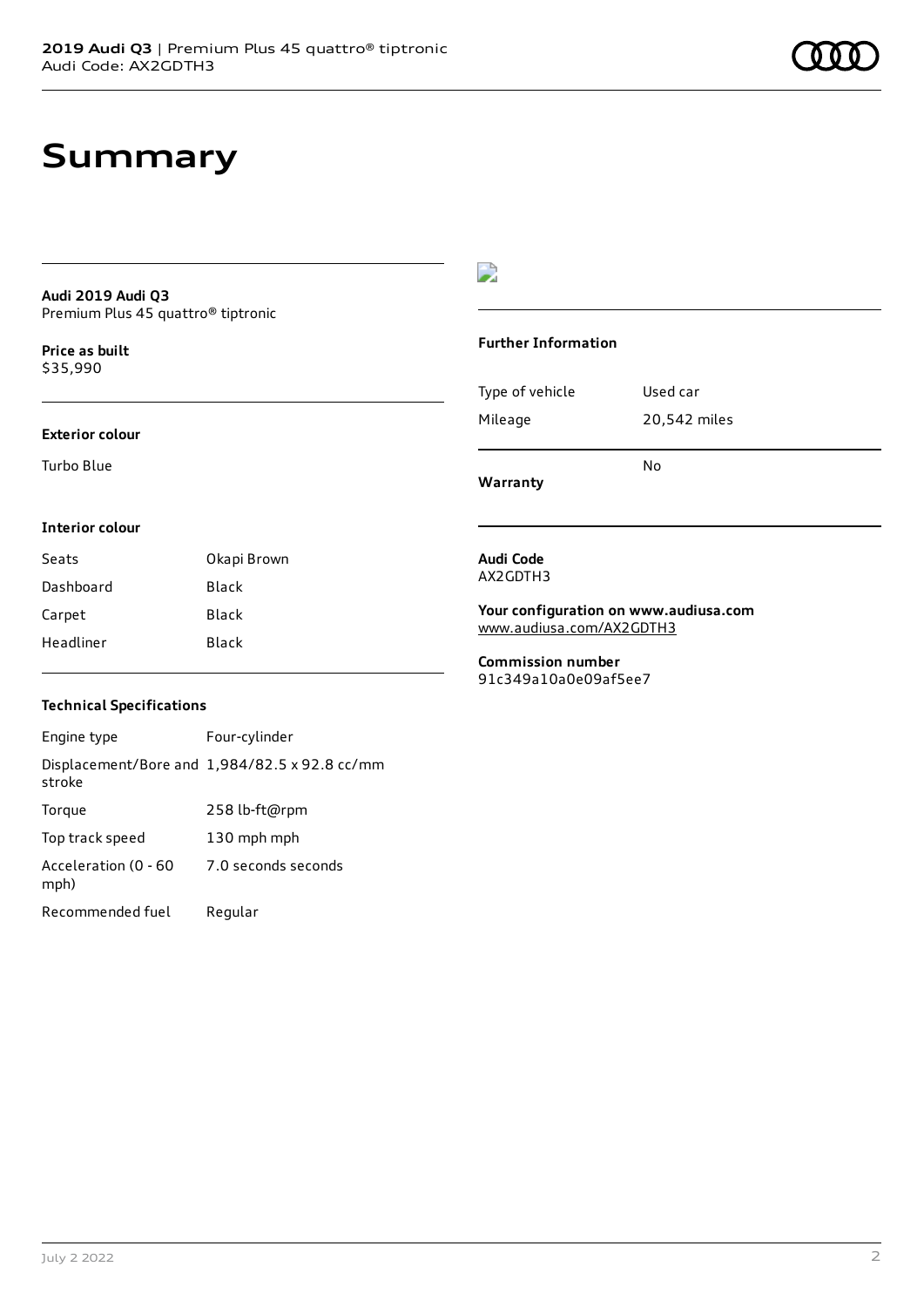

# **Standard features**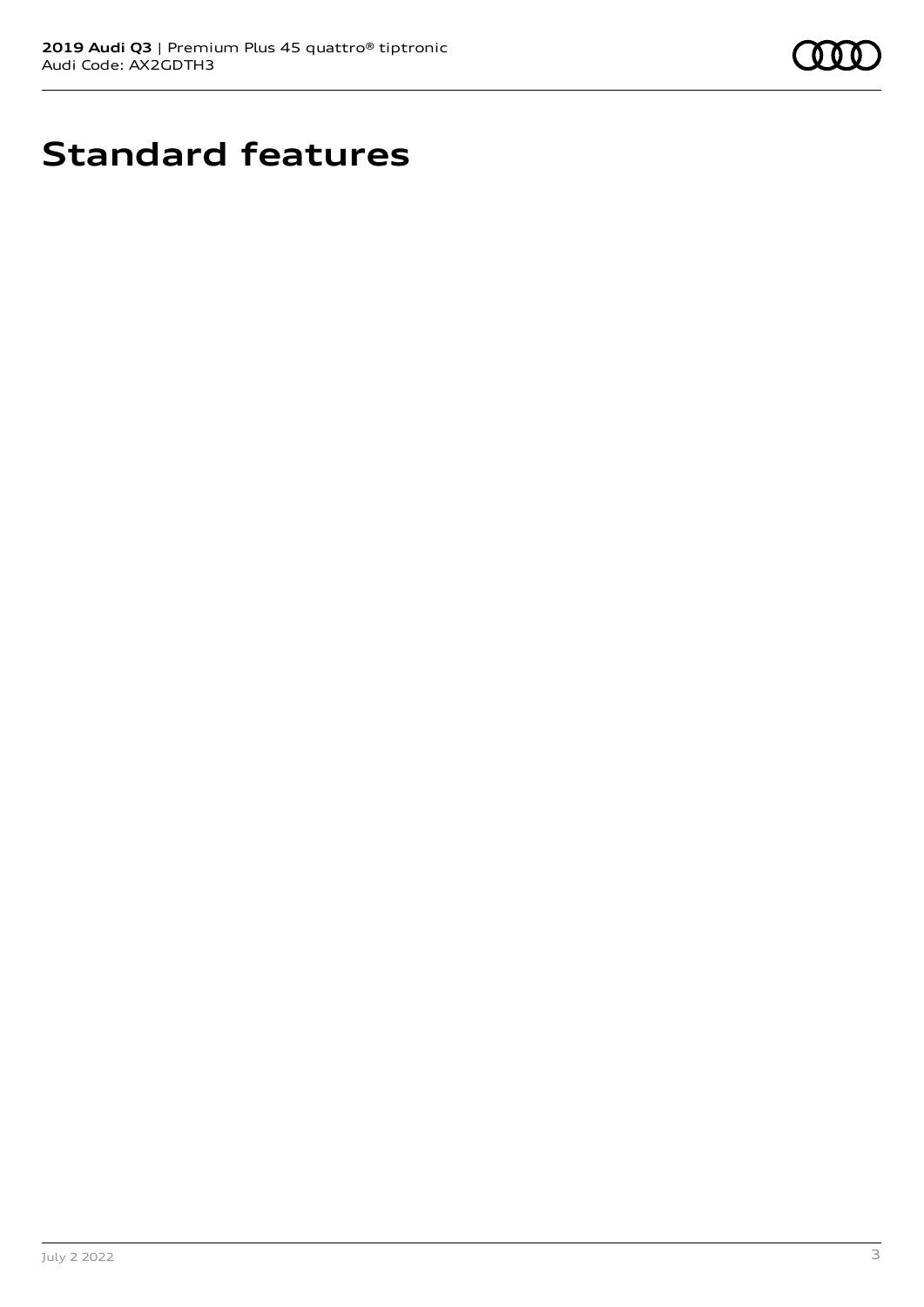# **Dealer remarks**

CARFAX One-Owner. Clean CARFAX. S Line quattro 12.3" Audi Virtual Cockpit, 8-Way Power Driver & Passenger Seat, Aluminum Spectrum Inlays, Ambient LED Interior Lighting, Anti-Theft Alarm System w/Motion Sensor, Audi Advanced Key, Audi Connect Plus Services, Audi MMI Navigation Plus, Audi MMI Touch Response, Audi Parking System Plus, Audi Phone Box w/Wireless Charging, Audi Side Assist, Auto-Dimming Rear-View Mirror w/Compass, Bang & Olufsen Premium 3D Sound System, Convenience Package, Full LED Headlights w/Unique DRL Signature, HomeLink Garage Door Opener, Navigation Package, Premium Plus Package.

Recent Arrival!

Awards:

\* 2019 KBB.com 10 Best SUVs Worth Waiting For Advertised price does not include state or local taxes, registration costs or dealer conveyance of \$895.00. Options and Equipment may vary - Please contact us for details !!!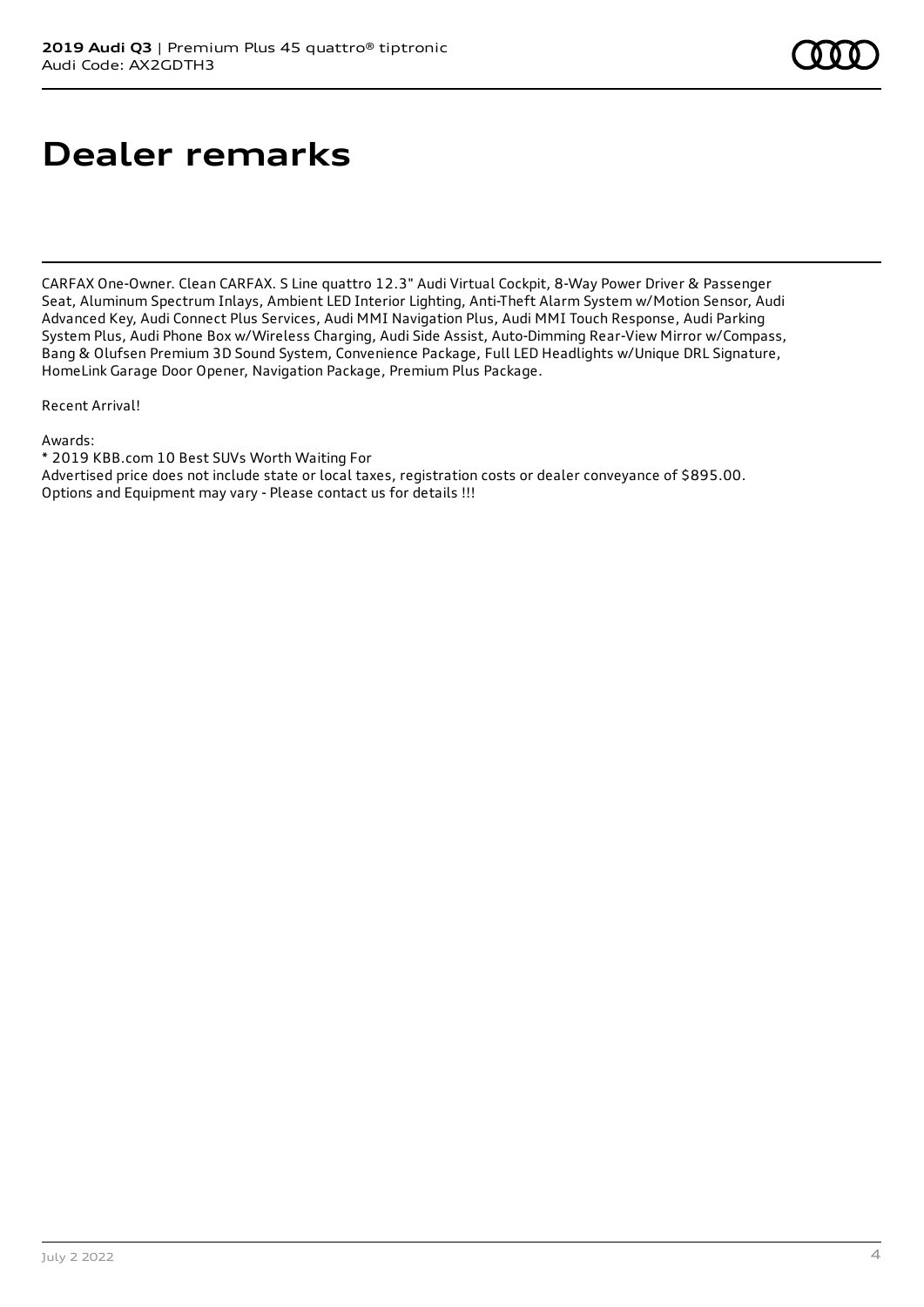# **Technical Specifications**

### **Engineering | Performance**

| Engine type                                             | Four-cylinder       | Gear ratios: 8th         | 0.672:1                                      |
|---------------------------------------------------------|---------------------|--------------------------|----------------------------------------------|
| Acceleration (0 - 60                                    | 7.0 seconds seconds | Gear ratios: 6th         | 1.000:1                                      |
| mph)                                                    |                     | Gear ratios: 7th         | 0.808:1                                      |
| Power Level                                             | 45                  | Gear ratios: Reverse     | 3.993:1                                      |
| Engine block                                            | Cast-iron           | Gear ratios: Final Drive | 2.237:1                                      |
| Induction/fuel injection Turbocharged/TFSI®             |                     | Gear ratios: 4th         | 1.433:1                                      |
| Cylinder head                                           | Aluminum-alloy      | Transmission             | Eight-speed Tiptronic <sup>®</sup> automatic |
| Horsepower                                              | 228 @ rpm           |                          | transmission with quattro <sup>®</sup> all-  |
| Displacement/Bore and 1,984/82.5 x 92.8 cc/mm<br>stroke |                     | wheel drive              |                                              |
|                                                         | Gear ratios: 5th    | 1.205:1                  |                                              |
| Top track speed                                         | 130 mph mph         | Gear ratios: 2nd         | 3.144: 1                                     |
| Torque                                                  | 258 lb-ft@rpm       | Gear ratios: 3rd         | 1.950:1                                      |
| Valvetrain                                              | 16-valve DOHC       | Gear ratios: 1st         | 5.590:1                                      |

### **Electrical system**

| Alternator | 140A      |
|------------|-----------|
| Batterv    | 360A/69Ah |

## **Transmission | Drivetrain**

#### **Steering**

| Steering type                              | Electromechanical power steering<br>system |
|--------------------------------------------|--------------------------------------------|
| Turning diameter, curb- 11.7 ft<br>to-curb |                                            |

#### **Suspension**

| Front axle | MacPherson strut front suspension |
|------------|-----------------------------------|
| Rear axle  | Four-link rear suspension         |

## **(1/2)**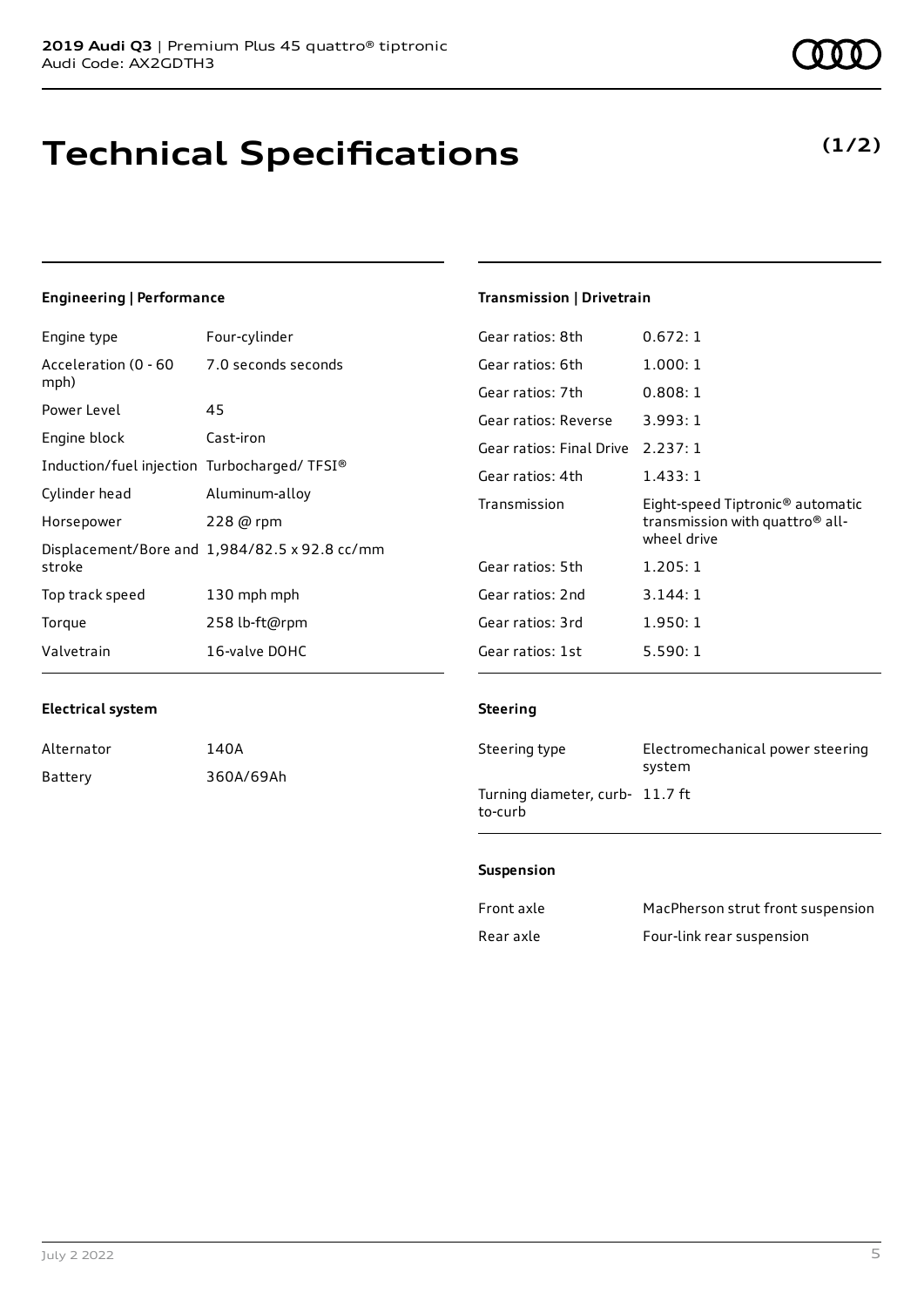## **Technical Specifications**

### **Brakes**

| <b>Front brakes</b> | 13.4 (ventilated disc) in |
|---------------------|---------------------------|
| Rear brakes         | 12.2 (ventilated disc) in |
| Parking brake       | electrical                |

#### **Body**

| Material             | Fully galvanized steel unibody      |
|----------------------|-------------------------------------|
| Corrosion protection | Multistep anti-corrosion protection |

#### **Warranty | Maintenance**

| Warranty    | 4-year/50,000-mile Audi New<br>Vehicle Limited Warranty                                   |
|-------------|-------------------------------------------------------------------------------------------|
| Maintenance | 12-month/10,000-mile (whichever<br>occurs first) NO CHARGE first<br>scheduled maintenance |

### **Exterior Measurements**

| Height                           | 62.9 in   |
|----------------------------------|-----------|
| Overall width without<br>mirrors | 72.8 in   |
| Length                           | 176.6 in  |
| Wheelbase                        | 105.5 in  |
| Drag coefficient                 | $0.36$ Cw |
| Overall width with<br>mirrors    | 79.7 in   |
| Track rear                       | 61.9 in   |
| Track front                      | 62.2 in   |
| Curb weight                      | 3,916 lb  |
| Ground clearance,<br>loaded      | 29.9 in   |

### **Interior measurements**

| Seating capacity                          | 5                  |
|-------------------------------------------|--------------------|
| Head room with middle 37.6 in<br>sunroof  |                    |
| Head room with front<br>sunroof           | 39.6 in            |
| Shoulder room, front                      | 56.7 in            |
| Leg room, middle                          | 36.1 in            |
| Shoulder room, middle                     | 55.1 in            |
| Leg room, front                           | 40.0 in            |
| Cargo volume, rear<br>seatbacks up/folded | 23.72 cu ft, cu ft |

### **(2/2)**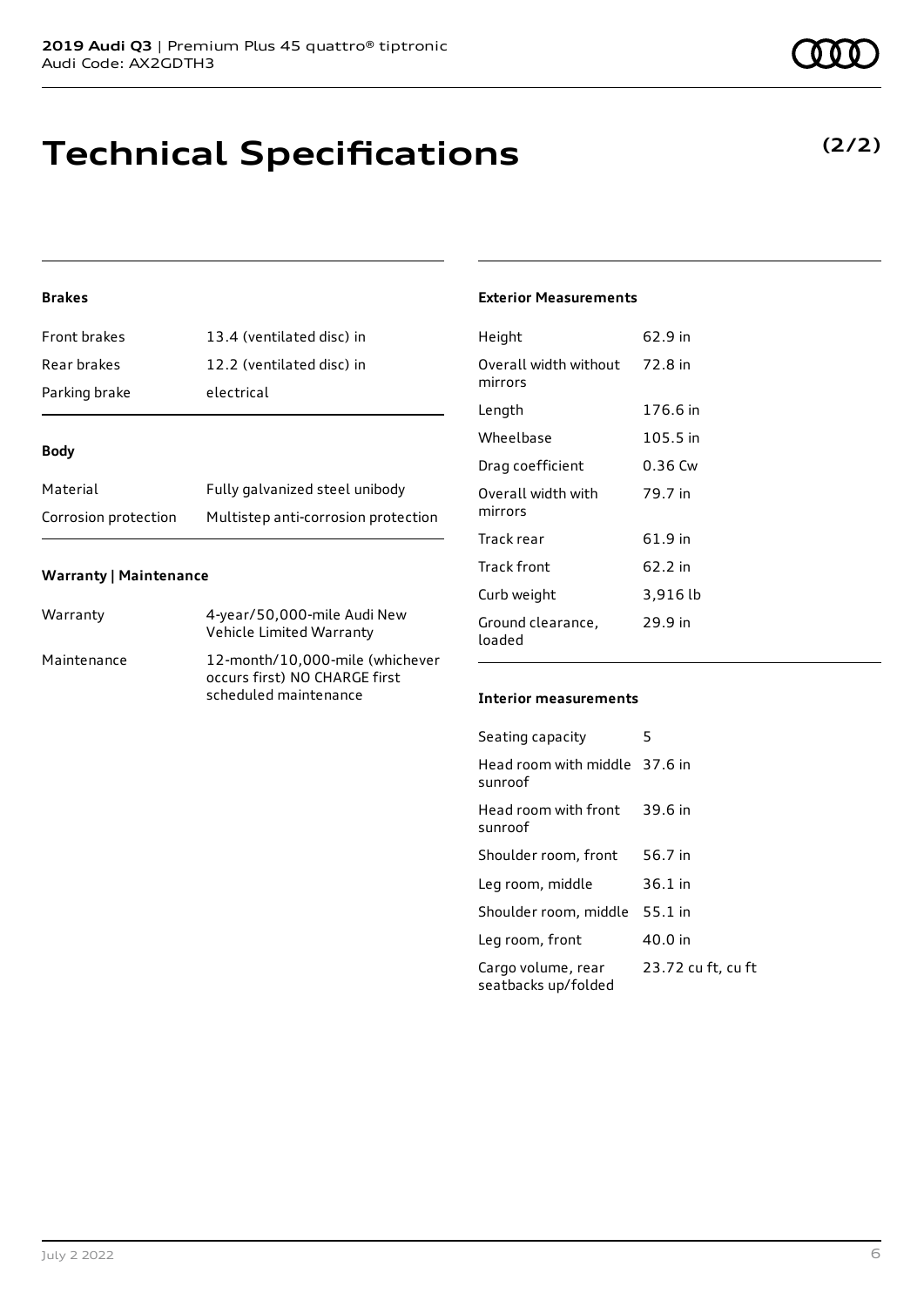## **Consumption- and emission**

#### **Consumption by NEDC**

| urban       | $19 \text{ mpg}$ |
|-------------|------------------|
| extra-urban | 27 mpg           |
| combined    | 22 mpg           |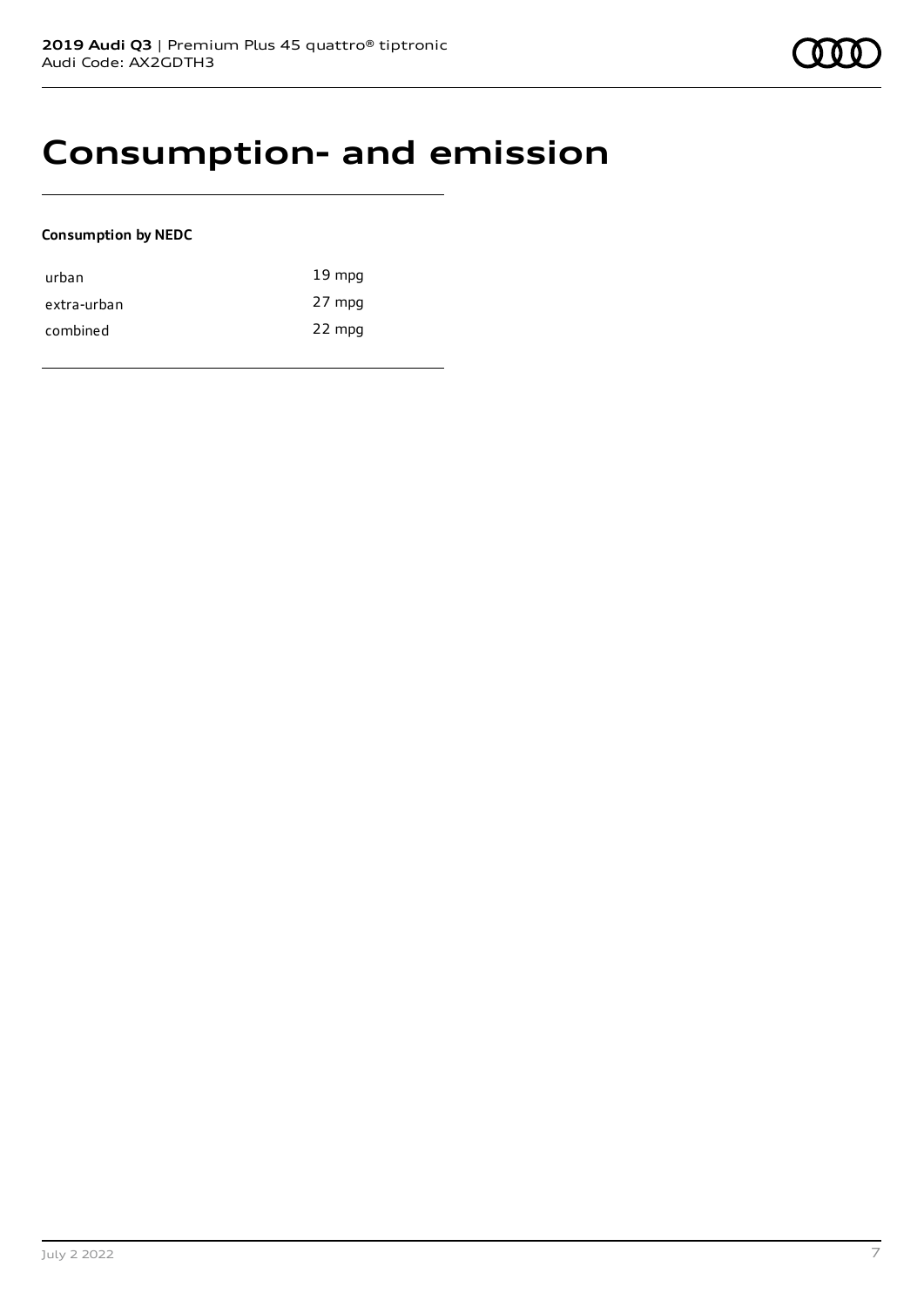# **Contact**

Dealer **Audi Greenwich**

181 W Putnam Ave 06830 Greenwich CT

Phone: +12036611800 FAX: 2036221000

www: [https://www.audigreenwich.com](https://www.audigreenwich.com/)